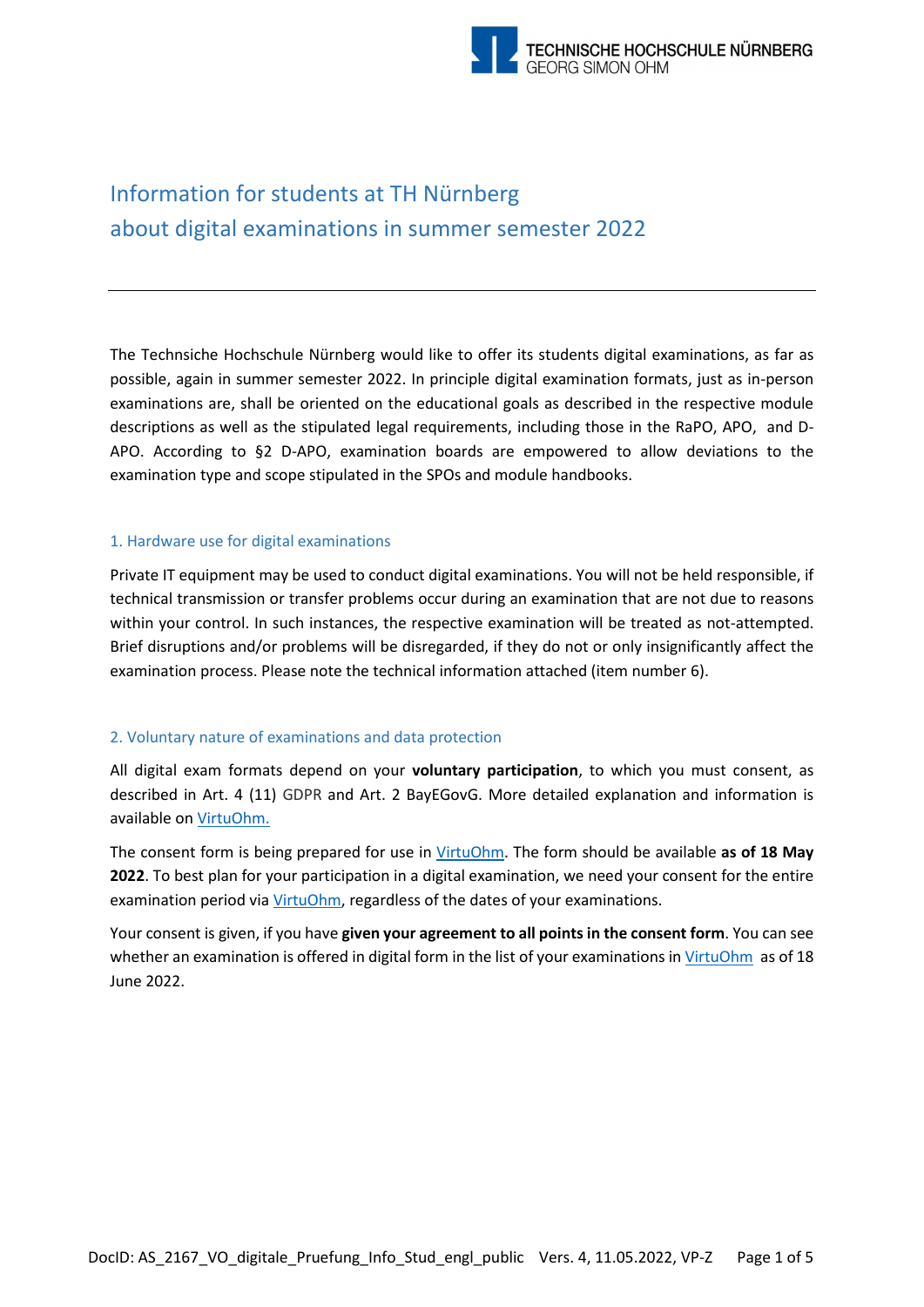

| ω                                                                                                                                                                   | Einverständnis für die Teilnahme an digitalen Prüfungen (voraussichtlich verfügbar an dieser Stelle ab 25.05.2022).                               |              |                        |                                 |                                                                                                                               |
|---------------------------------------------------------------------------------------------------------------------------------------------------------------------|---------------------------------------------------------------------------------------------------------------------------------------------------|--------------|------------------------|---------------------------------|-------------------------------------------------------------------------------------------------------------------------------|
|                                                                                                                                                                     | Zusätzlich können Sie ab 18.06.2022 hier auch einsehen, ob Ihre Prüfungen digital angeboten werden und um welche Art von Prüfung es sich handelt. |              |                        |                                 |                                                                                                                               |
| Die folgenden Prüfungsanmeldungen liegen derzeit für Sie vor<br>Für weitere Information zu Ihrer Prüfung, halten Sie bitte Rücksprache mit Ihrem / Ihrer Prüfer*in. |                                                                                                                                                   |              |                        |                                 |                                                                                                                               |
| Prüfung                                                                                                                                                             | Prüfer*in                                                                                                                                         | Belegungsart | Angemeldet<br>am:      | findet in<br><b>Exams statt</b> | art der Prüfung                                                                                                               |
|                                                                                                                                                                     |                                                                                                                                                   | Pflichtfach  | 18.02.2022<br>16:08:20 | <b>Ja</b>                       | · Take-home-Exam - ohne Videoaufsicht                                                                                         |
|                                                                                                                                                                     |                                                                                                                                                   | Pflichtfach  | 18.02.2022<br>16:08:35 | Ja                              | · Take-home-Exam - ohne Videoaufsicht                                                                                         |
|                                                                                                                                                                     |                                                                                                                                                   | Pflichtfach  | 18.02.2022<br>16:07:34 | Nein                            | · Take-home-Exam - ohne Videoaufsicht<br>· Referat / Vortrag per Videokonferenz - mit<br>Videoaufsicht                        |
|                                                                                                                                                                     |                                                                                                                                                   | Pflichtfach  | 18.02.2022<br>16:09:22 | Nein                            | · Take-home-Exam - ohne Videoaufsicht<br>· Referat / Vortrag per Videokonferenz - mit<br>Videoaufsicht                        |
|                                                                                                                                                                     |                                                                                                                                                   | Pflichtfach  | 18.02.2022<br>16:06:35 | Nein                            | · Diskussionsforum - ohne Videoaufsicht                                                                                       |
|                                                                                                                                                                     |                                                                                                                                                   | Pflichtfach  | 18.02.2022<br>16:07:12 | Ja                              | · Moodle Test am PC-Heimarbeitsplatz - mit<br>Videoaufsicht<br>· Moodle Aufgabe am PC-Heimarbeitsplatz -<br>mit Videoaufsicht |
|                                                                                                                                                                     |                                                                                                                                                   | Pflichtfach  | 18.02.2022<br>16:07:59 | <b>Ja</b>                       | · Moodle Test am PC-Heimarbeitsplatz - mit<br>Videoaufsicht<br>· Moodle Aufgabe am PC-Heimarbeitsplatz -<br>mit Videoaufsicht |
|                                                                                                                                                                     |                                                                                                                                                   | Pflichtfach  | 18.02.2022<br>16:08:31 | Nein                            | · Mündliche Prüfung per Videokonferenz - mit<br>Videoaufsicht<br>· Portfolio/ Lerntagebuch                                    |
|                                                                                                                                                                     |                                                                                                                                                   | Pflichtfach  | 18.02.2022<br>16:06:58 | Ja                              | · Moodle Test am PC-Heimarbeitsplatz - ohne<br>Videoaufsicht                                                                  |

*Fig. 1: Individual overview of digital examinations in VirtuOhm*

The Technische Hochschule Nürnberg Georg Simon Ohm's Privacy Policy is available at the following link:<https://www.th-nuernberg.de/en/data-protection/>

According to Art. 7 of the GDPR you have the right to rescind your consent at any time. Withdrawing your consent does not affect the legal validity of any data processing that occurred based on the initial consent until the withdrawal.

It generally holds that submitted material is only stored on university servers. Communication with you is also conducted only via official university email addresses and the university server. Examinations are stored up to three years after the entire examination process is concluded and deleted according to the GDPR after that point. Recording examinations is generally forbidden. More information about this is available in the Recording Regulations ("Regelungen zu Aufzeichnungen") of the Technische Hochschule Nürnberg Georg Simon Ohm.

#### 3. Independent originality

At the beginning or the end of the digital examination you must provide a written confirmation that you completed the examination independently and that you used no unpermitted sources or aids to complete the exam. If you do not provide a written confirmation of independent originality or if the statement is false, the respective examination will be given the assessment "insufficient" (mark 5.0) or "failed".

More information about this process for your exams will be provided by the examiner.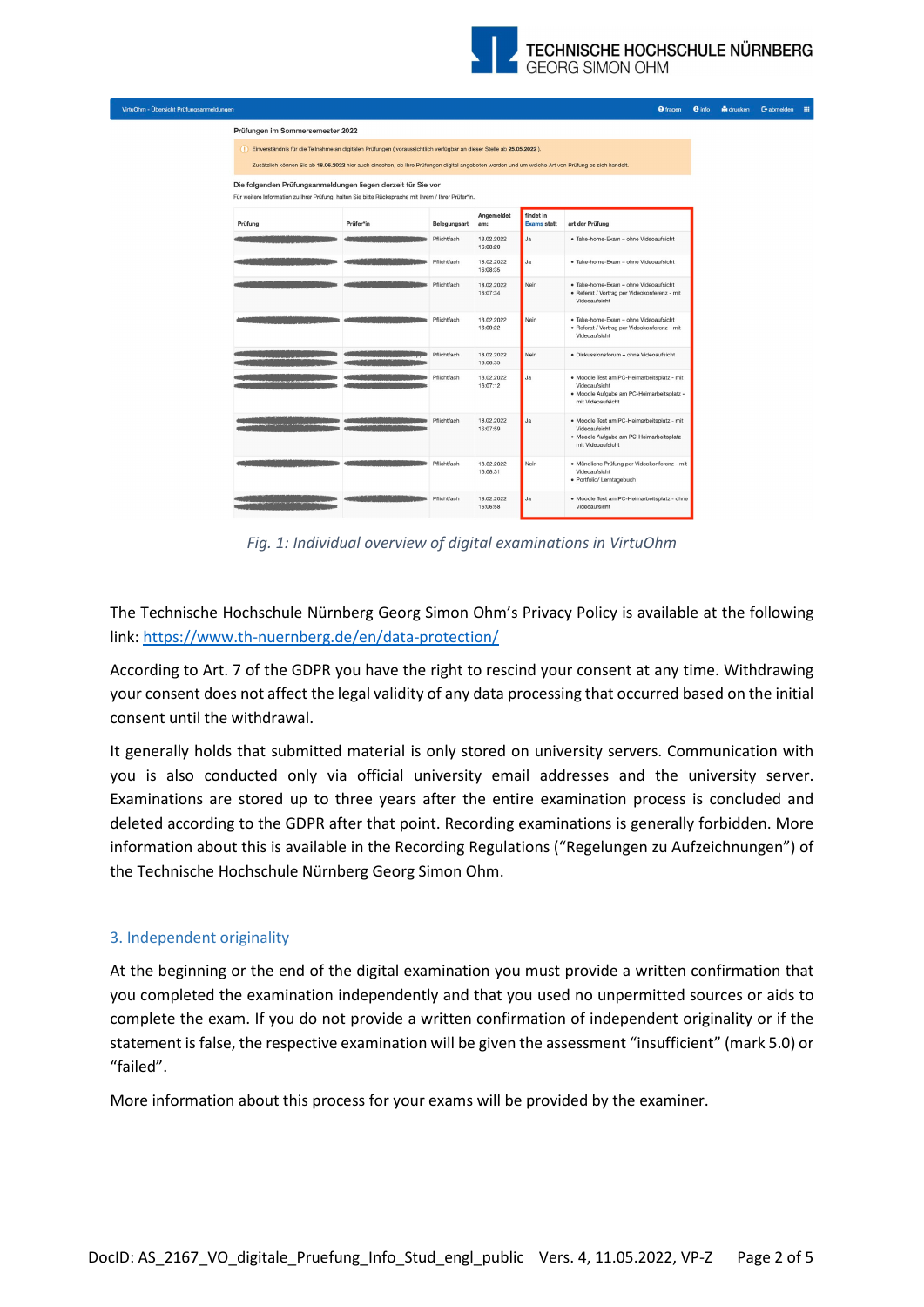

### 4. Information about digital examination processes

The respective examiners will provide information about the examination format and the examination process for each course.

### Digital examinations in the moodle-based system, Exams:

These virtual examination rooms are found in the Exams system a[t https://exams.ohmportal.de/.](https://exams.ohmportal.de/) You will be automatically registered for the virtual examination room, if you have registered for the respective examination.

If you do not see the examination room on your start page in the Exams system 24 hours before the exam is scheduled to start, contact the examiner immediately so that they can register you in time for the exam.



*Fig. 2: my.ohmportal.de - Einstieg ins Prüfungssystem Exams* (Exams system access)

# Important information about submitting digital examinations

At the end of the exam, you must explicitly submit your work for assessment. Your work will only be considered on time, if you have not exceeded the allotted amount of time.

You can see if you have successfully submitted your work, if the status of your submission has changed from "Entwurf" (draft = not submitted) to "Zur Bewertung abgegeben" (submitted for evaluation). The uploaded file will be listed under "Dateiabgabe" (file submission) with a timestamp. After that, further uploads will not be possible.

For tests, after submission the status will be shown as "Beendet" (completed) and will have the additional note "Abgegeben Datum/Uhrzeit" (submitted date/time). After that, the test can no longer be begun.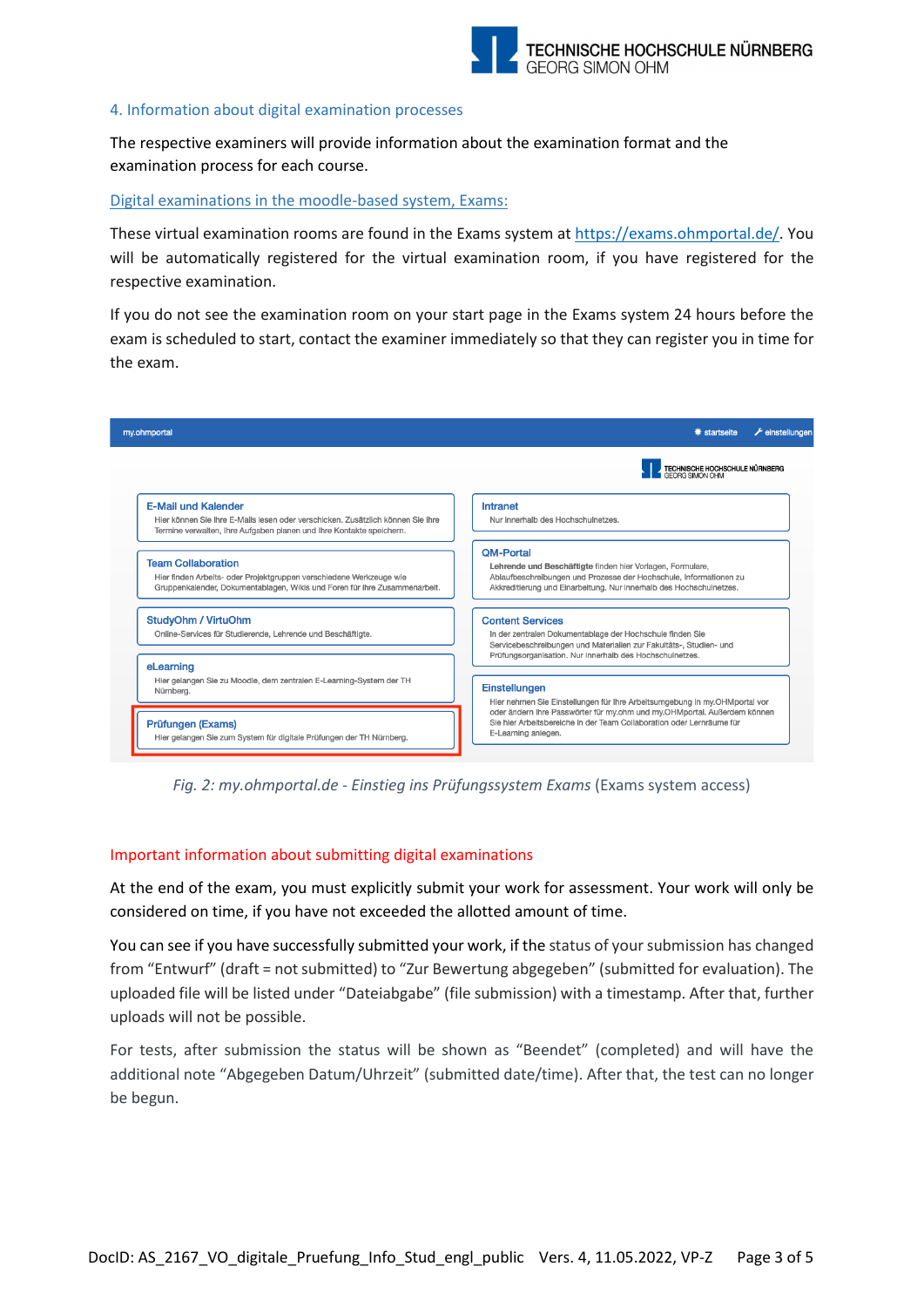

### Oral examinations via video conference:

Oral in-person examinations may be conducted via video conference. The content of the oral exam, the competences that are being assessed in the exam, and the length of the exam are oriented on those stipulated in the SPO for the respective in-person exam. This exam format can be used for individual or (virtual) group exams and also for moderated group discussions.

Before the exam begins, you must display your student ID on camera to verify your identity. It is not permitted to record the examination.

### 5. Reviewing assessed examinations (*Einsicht*)

The review of assessed examinations may be conducted online. If this is not possible, the examiner(s) must organize the meeting so that the regulations related to risk assessment, hygiene, and physical distancing can be observed.

# 6. Technical information for students about digital examinations

- 6.1. Your work space should have an adequate internet connection. Please note the following minimum requirements: Minimum 500Kbps (kilobits per second) upload speed (upload bandwidth) for examinations without video supervision and and minimum 1Mbps (megabit per second) upload speed for examinations with video supervision as well as 1Mbps (megabit per second) download speed (download bandwidth) for examinations without video supervision and minimum 1.5Mbps (megabit per second) download speed for examinations with video supervision are required. Test your end device for these minimum requirements before your digital exam by using the app [www.breitbandmessung.de.](http://www.breitbandmessung.de/) Please be sure the upload speed meets the minimum requirement. Inform any other users of your internet connection that they cannot use the internet while you are taking your exam.
- 6.2. A cable connection (LAN) is less subject to disruption than wireless connections (WLAN). Therefore, if it is possible, connect your end device for the digital exam to the router with a LAN cable.
- 6.3. If you are using a mobile device for the digital exam, be sure it is adequately charged. It is better if you can work with your device connected to an electricity source.
- 6.4. If your internet connection is interrupted, you can set up your smartphone as a mobile WLAN hotspot. You can then use the mobile internet connection of your smartphone with your end device and log in to TH Nürnberg's servers. Test this fallback before your exam so that you can react quickly during the exam if the worst case does come to pass.
- 6.5. For any correspondence with examiners, be sure the sender address is your TH email account. Please do not use any private email addresses.
- 6.6. If you need to use the Exams system [\(https://exams.ohmportal.de/\)](https://exams.ohmportal.de/), check that you can log in to the system and that your password is correct. Double-check that your login for email services works, for example, via the webmail client at [https://my.ohmportal.de/,](https://my.ohmportal.de/) in case you need it.